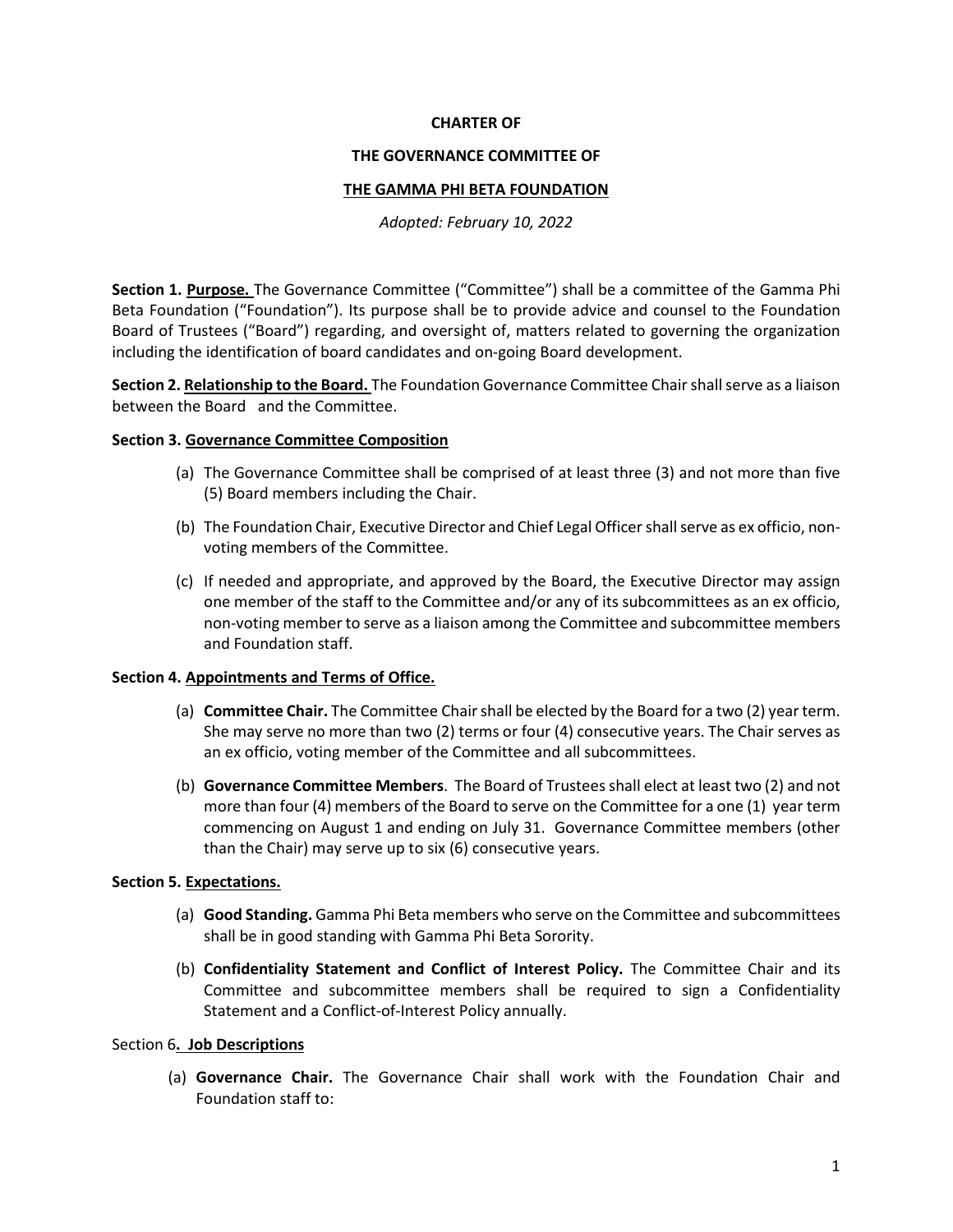- (1) Lead the Governance Committee in its responsibilities pursuant to this Charter.
- (2) Develop an annual calendar of governance work for the Committee and the Foundation.
- (3) Working with the Foundation's Chief of Staff, maintain the governance files for the Foundation, including final versions of all governing documents, policies and procedures.
- (4) Maintain a matrix of Board skills and terms of office.
- (5) Develop presentations to the Board and Committee and facilitate open communication.
- (6) Schedule and Chair all Governance, Nominating and other subcommittee Committee meetings.
- (7) Establish the agenda for each Committee and subcommittee meeting.
- (8) Work with Foundation staff to publicize openings for new Trustees.
- (9) Train new Committee members.
- (10) Solicit input from Governance Committee members on possible amendments to the Governance Charter at least annually. As appropriate, submit any proposed amendment(s) to the Board for approval.
- (11) Coordinate and lead new Trustee on-boarding.
- (12) Provide leadership and direction to the Committee and any subcommittee in setting priorities, making assignments, establishing timelines, reviewing data, and distributing information.
- (13) Report periodically to the Board on activities of the Committee and its subcommittees, with written reports provided in accordance with the meeting homework schedule.
- (b) **Governance Committee.** The Committee shall work with the Governance Chair, Foundation Chair and the Foundation staff to:
	- (1) Advise the Board about governance strategies including relevant amendments to the Foundation's governing documents, policies and procedures.
	- (2) Advise the Board about strategies to increase individual Trustee's effectiveness.
	- (3) Develop and make recommendations for policies on issues related to Board service.
	- (4) Develop and make recommendations for policies that reflect best practices for overall good governance.
	- (5) Develop, periodically review, and recommend to the Board a set of corporate governance principles applicable to the Foundation, including, but not limited to, the Foundation's and its committees' Bylaws, Articles of Incorporation, committee charters, policies, procedures, and related party agreements.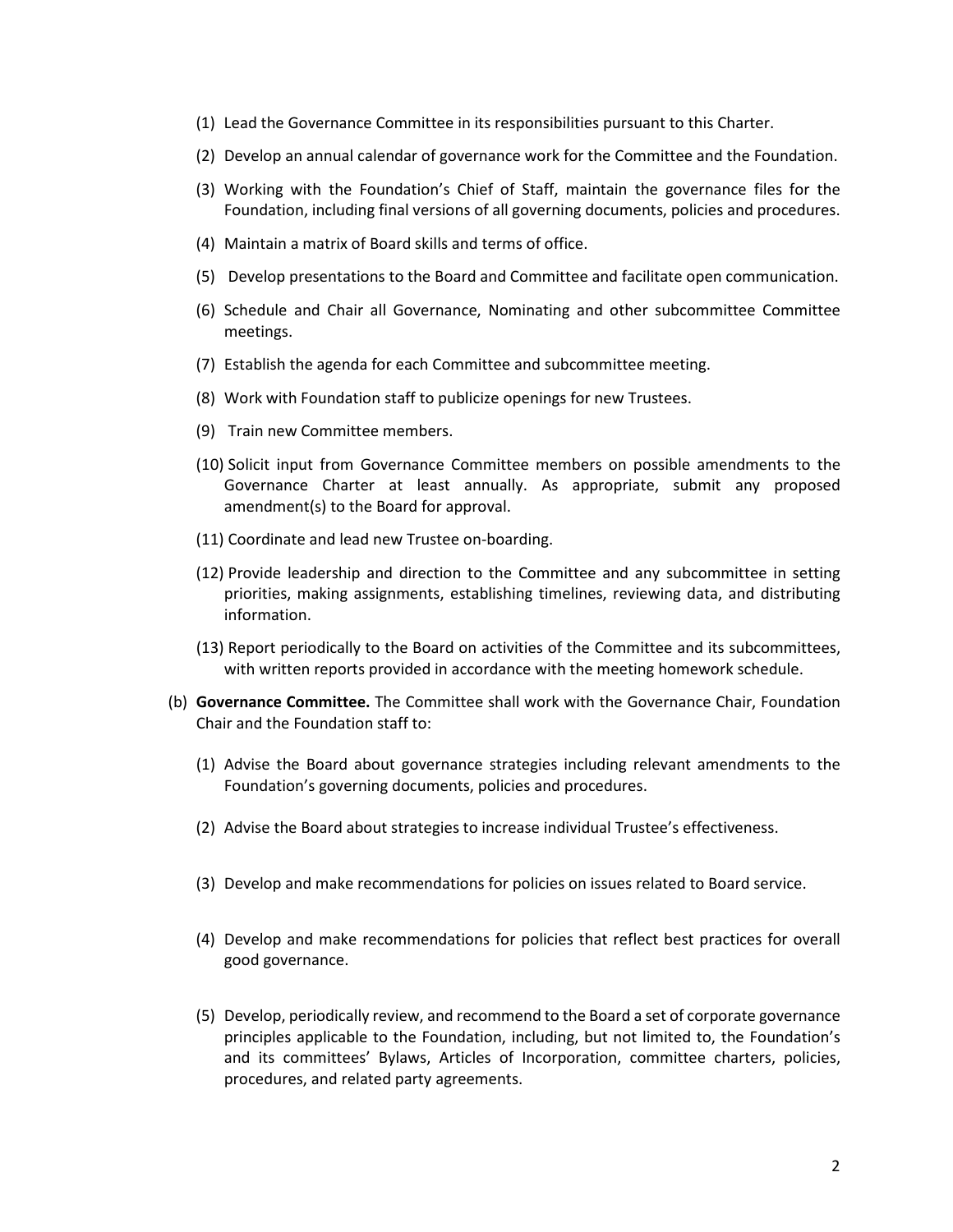- (6) Evaluate at least annually, and recommend action to the Board where appropriate:
	- a. The quality, sufficiency and currency of information furnished by management to the Board in connection with Board and committee meetings and other activities of the Trustees
	- b. The Board's performance and effectiveness
	- c. The composition, organization (including its committee structure, membership and leadership) and practices of the Board
	- d. Tenure and other policies related to the Trustees' service on the Board and
	- e. Corporate governance matters generally.
- (7) Develop and conduct an on-boarding process, and education and mentor program, for new Trustees.
- (8) Develop continuous education for all Trustees in all areas of governance on a regular basis, and as needed in response to the Board's annual self-evaluation process.
- (9) Develop annual self-evaluations for all standing and special committees of the Board.
- (10) Annually review the composition of each standing committee of the Board, and nominate the members of the committees, considering their experience and knowledge of the Foundation and the preferences of individual Trustees. Monitor the periodic succession/rotation of committee chairs.
- (11) Review and monitor compliance with Board approved policies and recommend new policies to the Board as necessary.
- (12) Review Trustee Conflict of Interest forms.
- (13) Set annual goals and objectives of the Committee.
- (14) Perform other functions within the scope of the foregoing, which the Committee deems appropriate to undertake from time to time.
- (15) Evaluate Committee progress toward achieving its goals.
- (16) Set new goals based on the areas of focus in the Foundation Strategic Plan.
- (17) Develop plans of action and assign responsibilities and timelines for completion of work.
- (18) Develop recommendations for the Board to consider.
- (19) Annually review this Charter and recommend appropriate changes to the Board
- (20) The Board may, by Board resolution, authorize it or any of its subcommittees to act on behalf of the Board in overseeing the governance of the Foundation.

### **Section 7. Committee Meetings.**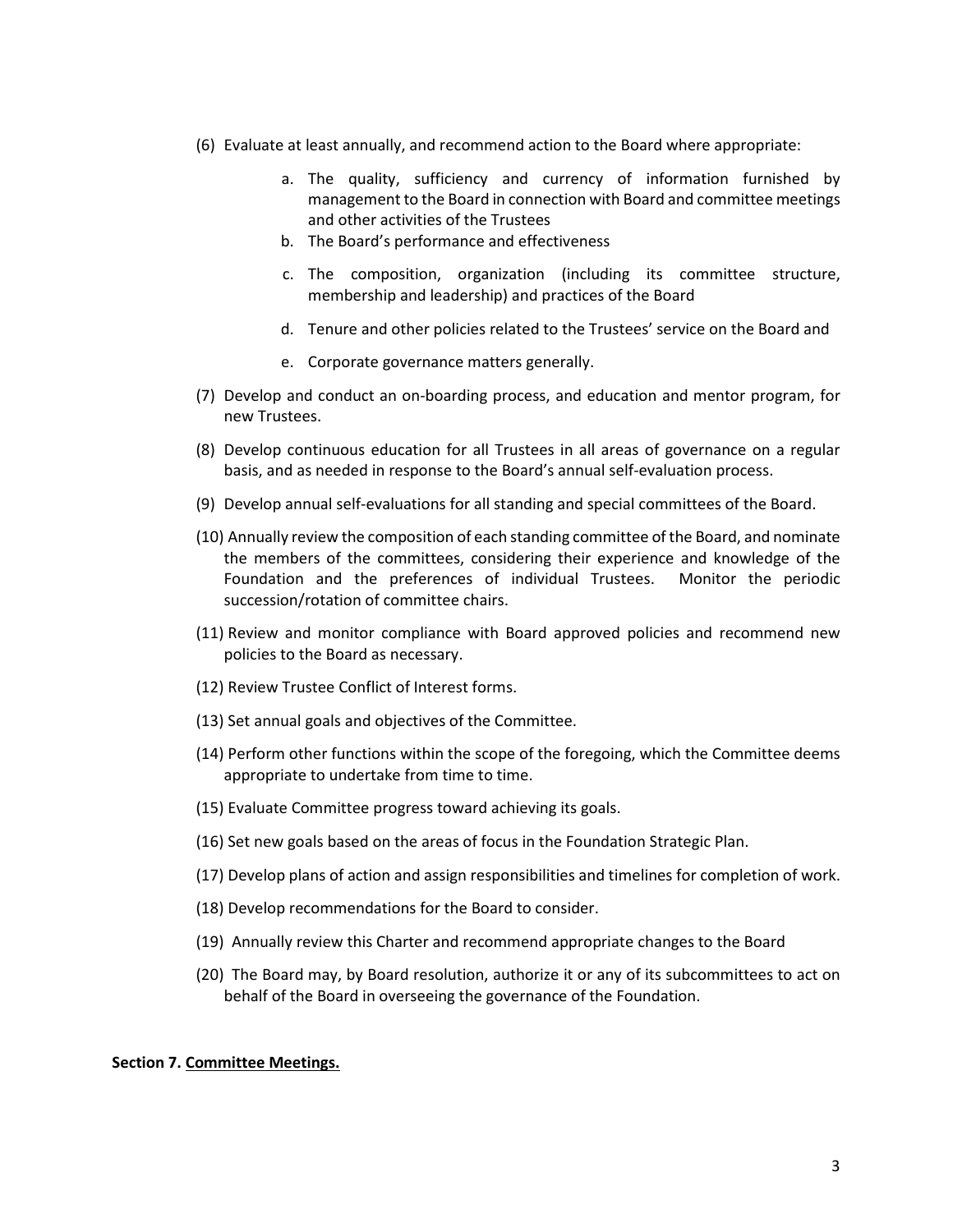- (a) The Committee shall meet as often as it deems necessary in order to performs its responsibilities. A majority of the voting members of the Committee shall constitute a quorum.
- (b) The vote of a majority of the voting members of the Committee present at a meeting at which a quorum was present shall be the action of the Committee.
- (c) When the Committee does not meet in person, its business shall be conducted via email, conference calls or other communication means.
- (d) The Governance Chair shall coordinate in-person meeting arrangements with the Foundation Executive Director and staff liaison.
- (e) Following each of its meetings, the Committee shall deliver a report to the Board, including a description of all actions taken and recommendations made by the Committee at the meeting, for review and consideration by the Board and subject to such further action by the Board as the Board deems necessary and appropriate.
- (f) The Committee shall keep written notes of its meetings.
- (g) Travel and other expenses on behalf of the Foundation shall be undertaken in accordance with the Foundation's Administrative Policy. The Chair, Committee members are encouraged to cover as many of their meeting and other expenses as possible.
- (h) The Committee members may designate the Foundation as the recipient of any approved reimbursable and/or non-reimbursable expenses and receive credit for a tax-deductible donation. This gift shall be considered an unrestricted gift and credited toward her annual unrestricted recognition giving levels.

### **Section 8. Governance Committee Sub- Committees**

- (a) Nominating Committee
	- (1) The Nominating Committee, composed of two (2) elected Board members and chaired by the Governance Committee Chair, shall be a sub-committee of the Governance Committee.
	- (2) On or before July 31 of each year, the Board shall elect two (2) members of the Board to serve on the Nominating Committee for the next fiscal year. A member cannot serve more than three years in a row.
	- (3) The Nominating Committee shall work with the Governance Chair, Foundation Chair and Foundation staff to:
		- a. Develop and implement a strategic Board member recruitment process for identifying and developing future Board members.
		- b. With input from the Board, annually develop a recommended number of trustees as well as a list of selection, criteria and competencies needed on the Board. Such criteria shall include the possession of knowledge, experience, skills, expertise, and diversity which enhance the Board's ability to manage and direct the affairs and business of the Foundation.
		- c. In consultation with the Foundation Chair, Foundation Trustees and Sorority Nominating Committee, search for, recruit and interview